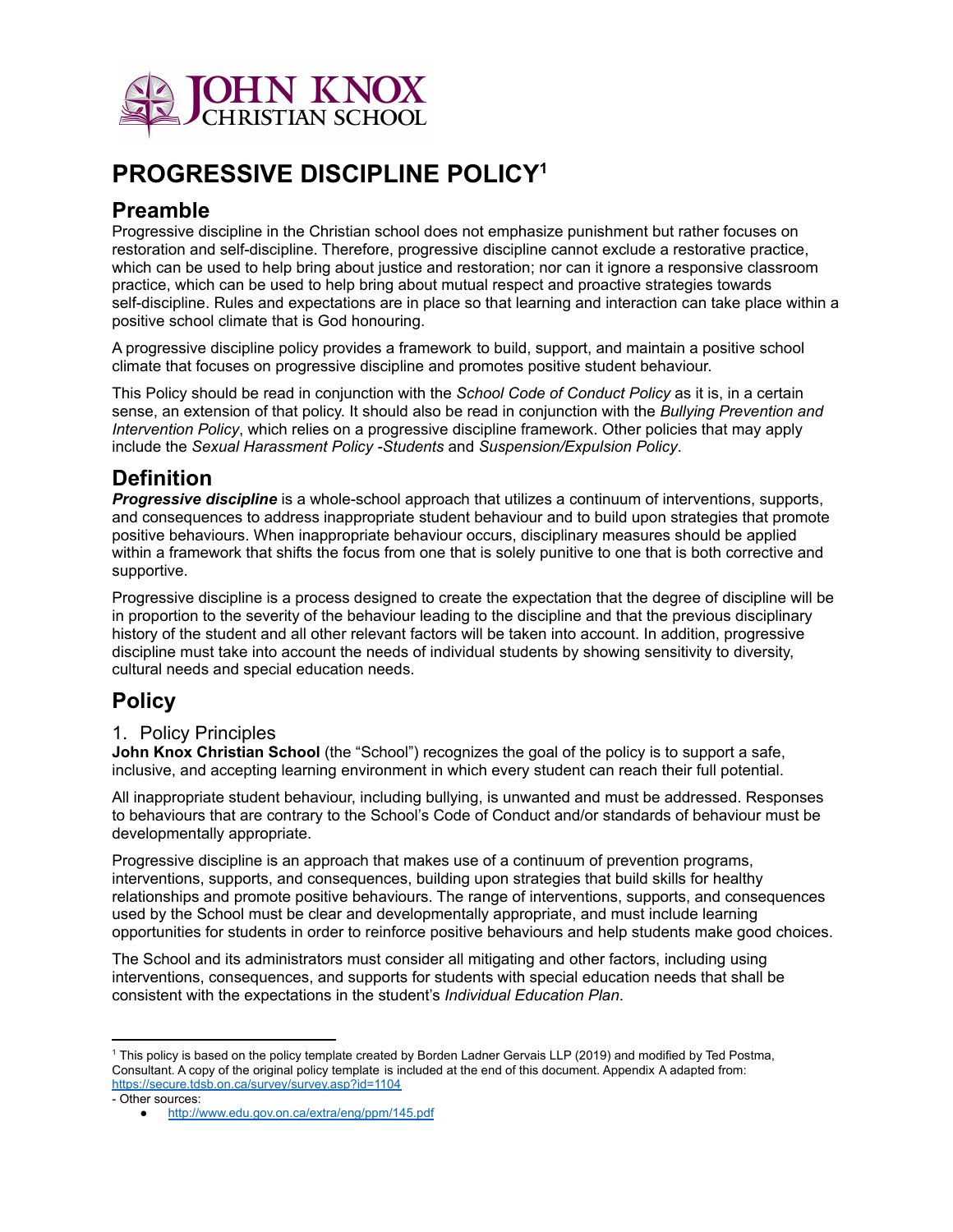#### 2. Prevention and Awareness Raising

In order to promote a positive school climate, the School provides opportunities for all members of the school community to increase their knowledge and understanding of issues such as bullying, violence, inappropriate sexual behaviour, bias, stereotyping, discrimination, prejudice, hate, critical media literacy, and safe internet use.

The School will focus on prevention and early intervention as the key to maintaining a positive school environment in which students can learn.

#### 3. Progressive Discipline Framework

A progressive discipline approach promotes positive student behaviour through strategies that include:

- using prevention programs and early and ongoing interventions and supports;
- reporting incidents for which the Principal will consider student discipline; and
- responding to incidents of inappropriate and disrespectful behaviour when they occur.

In some circumstances, short-term suspension may be a useful tool. In the case of a serious student incident, a suspension or expulsion, which is further along the continuum of progressive discipline, may be the response that is required. $2$ 

The School will actively engage parents in the progressive discipline approach, and actively encourage stakeholders to report incidents that need attention (see Appendix A).

#### *Early and Ongoing Intervention Strategies*

Early and ongoing interventions strategies will help prevent unsafe or inappropriate behaviours at school and school-related activities. Intervention strategies should provide students with appropriate supports that address inappropriate behaviour and that would result in an improved school climate. For example, early interventions may include, but are not limited to the following:

- consultation with parents and others;
- restorative conversations;
- restorative classroom conference:
- responsive classroom circle:
- verbal reminders;
- review of expectations; and/or
- a written work assignment with a learning component that requires reflection.

In considering other responses to address inappropriate behaviour, the following could be taken into consideration:

- behaviour contracts:
- time out;
- reflection sheet:
- loss of privilege in specified school activities;
- detention;
- community service; and/or
- restorative practices.

<sup>&</sup>lt;sup>2</sup> See Ministry of Education quidelines concerning suspension and expulsion and/or <https://www.principals.ca/en/protective-services/pst-resources.aspx>.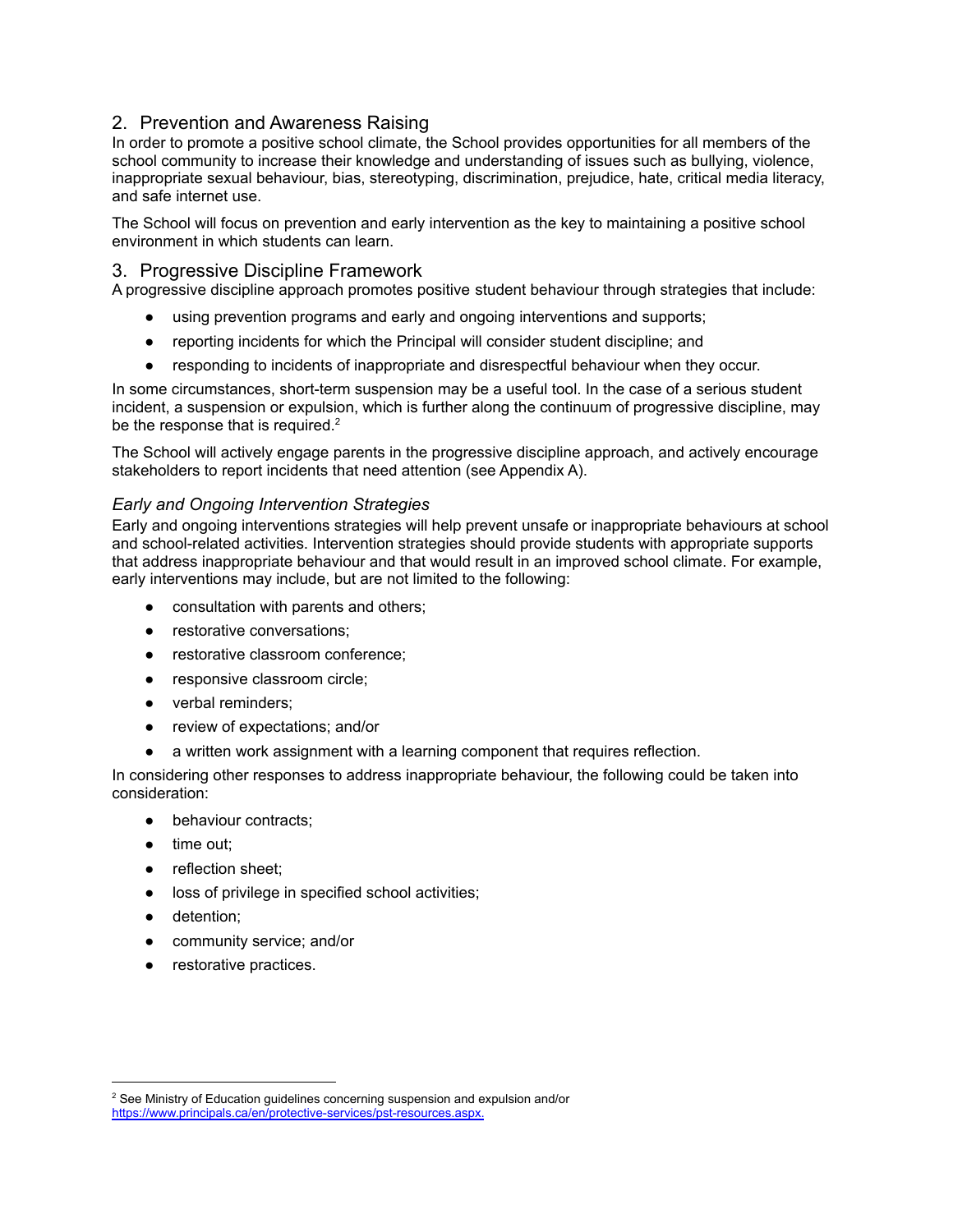Where inappropriate behaviour persists, ongoing interventions may be necessary to sustain and promote positive student behaviour and/or address underlying causes of inappropriate behaviour. For example, ongoing interventions may include, but are not limited to the following:

- meeting with parents;
- requiring the student to perform volunteer service to the school community;
- conflict mediation;
- peer mediation; and/or
- referral to counselling, including group counselling.

In considering the most appropriate response to address inappropriate behaviour, the following should be taken into consideration:

- the particular student and circumstances (e.g. mitigating or other factors);
- the nature and severity of the behavior; and
- the impact on the school climate (i.e., the relationships within the school community).

#### 4. Responding to Incidents

The purpose of responding to incidents of inappropriate and disrespectful behaviour is to stop and correct such behaviour immediately so that students can learn that it is unacceptable.

School employees who work directly with students, including administrators, teachers, and non-teaching staff, must respond to any student behaviour that is likely to have a negative impact on the school climate. Such behaviour includes all inappropriate and disrespectful behaviour at any time at School and any School-related event (if, in the employee's opinion, it is safe to respond to it). Such behaviour may involve swearing, homophobic or racial slurs, sexist comments or jokes, graffiti or vandalism.

Responding may include:

- asking a student to stop the inappropriate behaviour;
- naming the type of behaviour and explaining why it is inappropriate and/or disrespectful; and
- asking the student to correct the behaviour (e.g., to apologize for or rephrase a hurtful comment and promise not to do it again).

By responding in this way, employees immediately address inappropriate student behaviour that may have a negative impact on the school climate.

#### 5. Reporting to the Principal

The purpose of reporting incidents of inappropriate and disrespectful behaviour is to ensure that the Principal is aware of all activities taking place in the School for which student discipline must be taken.

A School employee who becomes aware that a student may have engaged in an activity for which student discipline must be considered, will report the matter to the Principal as soon as reasonably possible. The employee must consider the safety of others and the urgency of the situation in reporting the incident, but, in any case, must report it to the Principal no later than the end of the school day.

In cases where an immediate action is required, a verbal report to the principal may be made. A written report may be made at an appropriate time.

#### 6. Building Partnerships

Relationships that engage the whole School community and its parents promote a positive School environment and support the progressive discipline continuum. Protocols between the School and community agencies are effective ways to establish linkages, and to formalize the relationship between them. These protocols facilitate the delivery of prevention and response programs, the use of referral processes, and the provision of services and support for students and their parents and families.

To facilitate the building of partnerships, the School will maintain an up to date contact list of community agencies or organizations that have professional expertise to support the School students, their parents and families.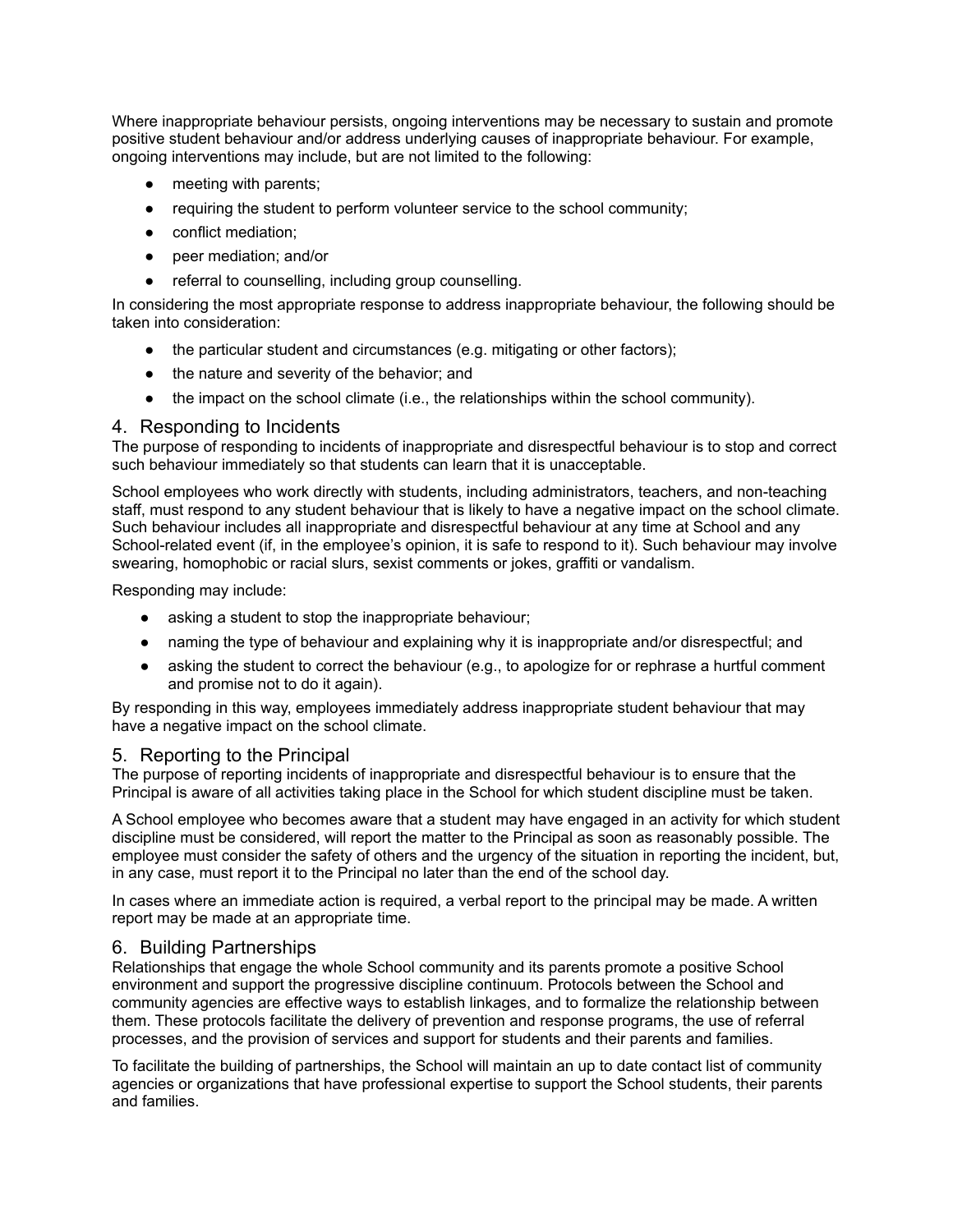#### 7. Training Strategy for Administrators, Teachers, and Other School Staff

The School will put in place a training strategy for all administrators, teachers, and other School staff (as needed) regarding the School's *Progressive Discipline Policy*. The training will address the fact that building a supportive learning environment through appropriate interactions between all members of the School community is the responsibility of all staff.

The School will support ongoing training for all staff, through such opportunities as new-teacher induction programs and e-learning to create and sustain a safe teaching and learning environment.

The School will ensure that others are aware of the School's *Progressive Discipline Policy* (e.g., custodians, contract workers, and parents).

#### 8. Communication Strategy

For a progressive discipline approach to be effective, it is important that all members of the School community, including teachers, students, and parents, understand and support the progressive discipline approach. The School will actively communicate policies and procedures to all students, parents, staff members, and community members as applicable.

#### 9. Monitoring and Review

The School will establish performance indicators for monitoring, reviewing, and evaluating the effectiveness of this policy and its procedures. These indicators will be developed in consultation with teachers, students and parents. The School will also conduct a cyclical review of all policies and procedures in a timely manner.

This *Progressive Discipline Policy* approved by the Board of **John Knox Christian School, March 22, 2021**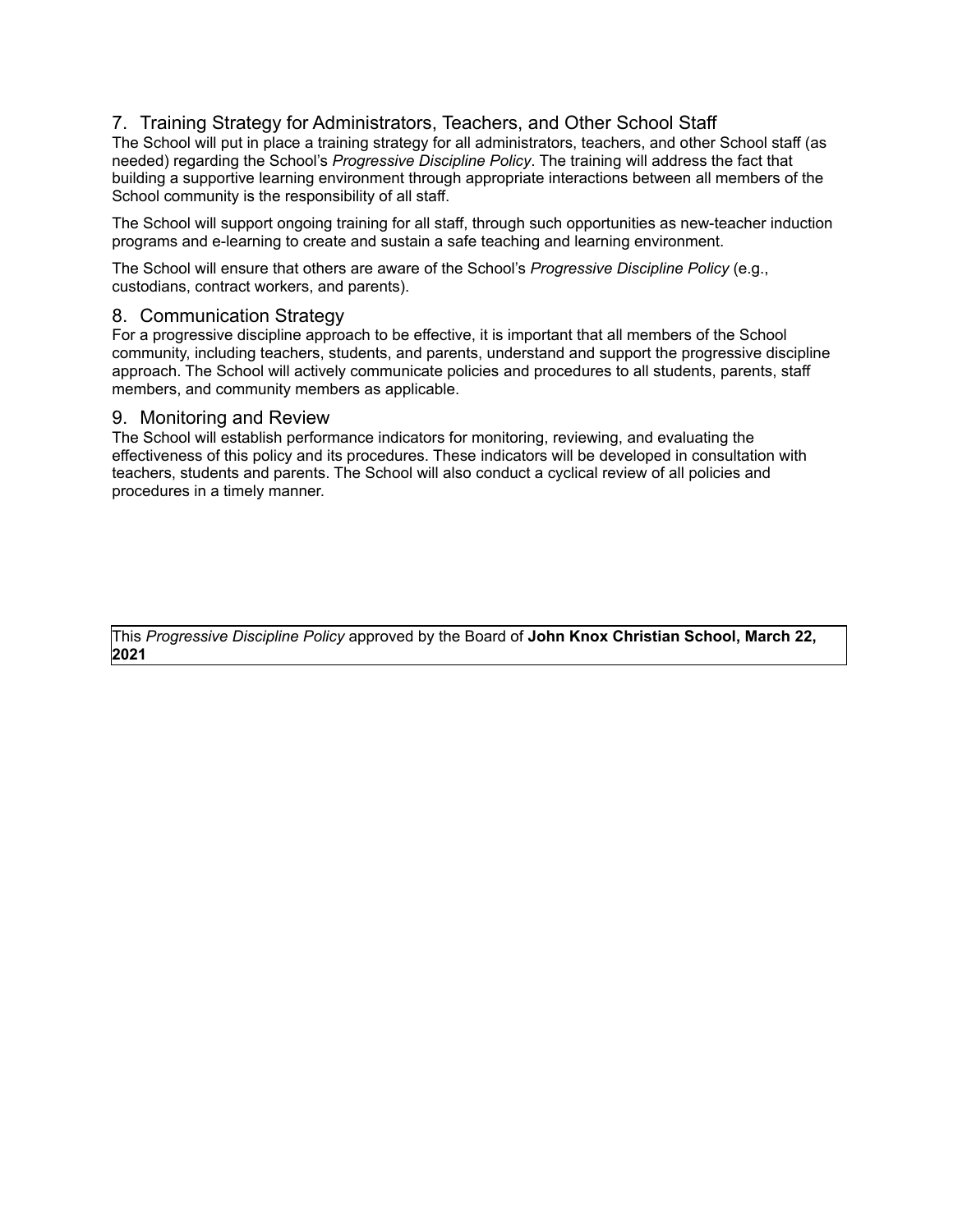# **APPENDIX A - PROGRESSIVE DISCIPLINE REPORTING FORM**

### The Incident

| 1.                               | What are you reporting?                                                                                                                                          |                                 |  |                         |                                     |                     |  |          |  |
|----------------------------------|------------------------------------------------------------------------------------------------------------------------------------------------------------------|---------------------------------|--|-------------------------|-------------------------------------|---------------------|--|----------|--|
|                                  |                                                                                                                                                                  | bullying                        |  | extortion               |                                     | physical assault    |  | threats  |  |
|                                  |                                                                                                                                                                  | cyberbullying                   |  | harassment              | $\blacksquare$                      | sexual harassment   |  | violence |  |
|                                  |                                                                                                                                                                  | drugs                           |  | intimidation            |                                     | theft               |  | weapons  |  |
|                                  |                                                                                                                                                                  | Other (specify):                |  |                         |                                     |                     |  |          |  |
| 2.                               | How do you know about this?                                                                                                                                      |                                 |  |                         |                                     |                     |  |          |  |
|                                  |                                                                                                                                                                  | It happened to me               |  | I was told about it     |                                     |                     |  |          |  |
|                                  | $\blacksquare$                                                                                                                                                   | I saw it happen                 |  |                         | I overheard others talking about it |                     |  |          |  |
|                                  |                                                                                                                                                                  | Other (specify):                |  |                         |                                     |                     |  |          |  |
| 3.                               | Where did it happen?                                                                                                                                             |                                 |  |                         |                                     |                     |  |          |  |
|                                  |                                                                                                                                                                  | inside the school building      |  | on the way home         |                                     |                     |  |          |  |
|                                  | $\blacksquare$                                                                                                                                                   | on school property              |  | at a school event       |                                     |                     |  |          |  |
|                                  |                                                                                                                                                                  | on the way to school            |  | on the school bus       |                                     |                     |  |          |  |
|                                  |                                                                                                                                                                  | Other (specify):                |  |                         |                                     |                     |  |          |  |
| 4.                               |                                                                                                                                                                  | When did it start?              |  |                         |                                     |                     |  |          |  |
| 5.                               |                                                                                                                                                                  | Is it still happening?          |  |                         |                                     |                     |  |          |  |
|                                  |                                                                                                                                                                  | Yes                             |  | No                      |                                     | I don't know        |  |          |  |
| 6.                               | Describe what happened. Include as much information as possible, such as the name of the<br>person(s) involved, their grade and school, and relationship to you. |                                 |  |                         |                                     |                     |  |          |  |
|                                  |                                                                                                                                                                  |                                 |  |                         |                                     |                     |  |          |  |
|                                  |                                                                                                                                                                  |                                 |  |                         |                                     |                     |  |          |  |
|                                  |                                                                                                                                                                  |                                 |  |                         |                                     |                     |  |          |  |
| 7.                               | Is there anything you would like to add?                                                                                                                         |                                 |  |                         |                                     |                     |  |          |  |
|                                  |                                                                                                                                                                  |                                 |  |                         |                                     |                     |  |          |  |
|                                  |                                                                                                                                                                  |                                 |  |                         |                                     |                     |  |          |  |
| Personal Information (optional): |                                                                                                                                                                  |                                 |  |                         |                                     |                     |  |          |  |
| 1.                               | Name:                                                                                                                                                            |                                 |  |                         |                                     |                     |  |          |  |
| 2.                               |                                                                                                                                                                  | <b>Contact Information:</b>     |  |                         |                                     |                     |  |          |  |
| 3.                               | Are you a:                                                                                                                                                       |                                 |  |                         |                                     |                     |  |          |  |
|                                  |                                                                                                                                                                  | Student (Grade<br>$\mathcal{L}$ |  | Teacher                 |                                     | <b>Staff Member</b> |  |          |  |
|                                  |                                                                                                                                                                  | Parent                          |  | <b>Community Member</b> |                                     |                     |  |          |  |

- **Parent submitting report on behalf of child**
- $\Box$  Other:
- **4. Are you a:** Female Male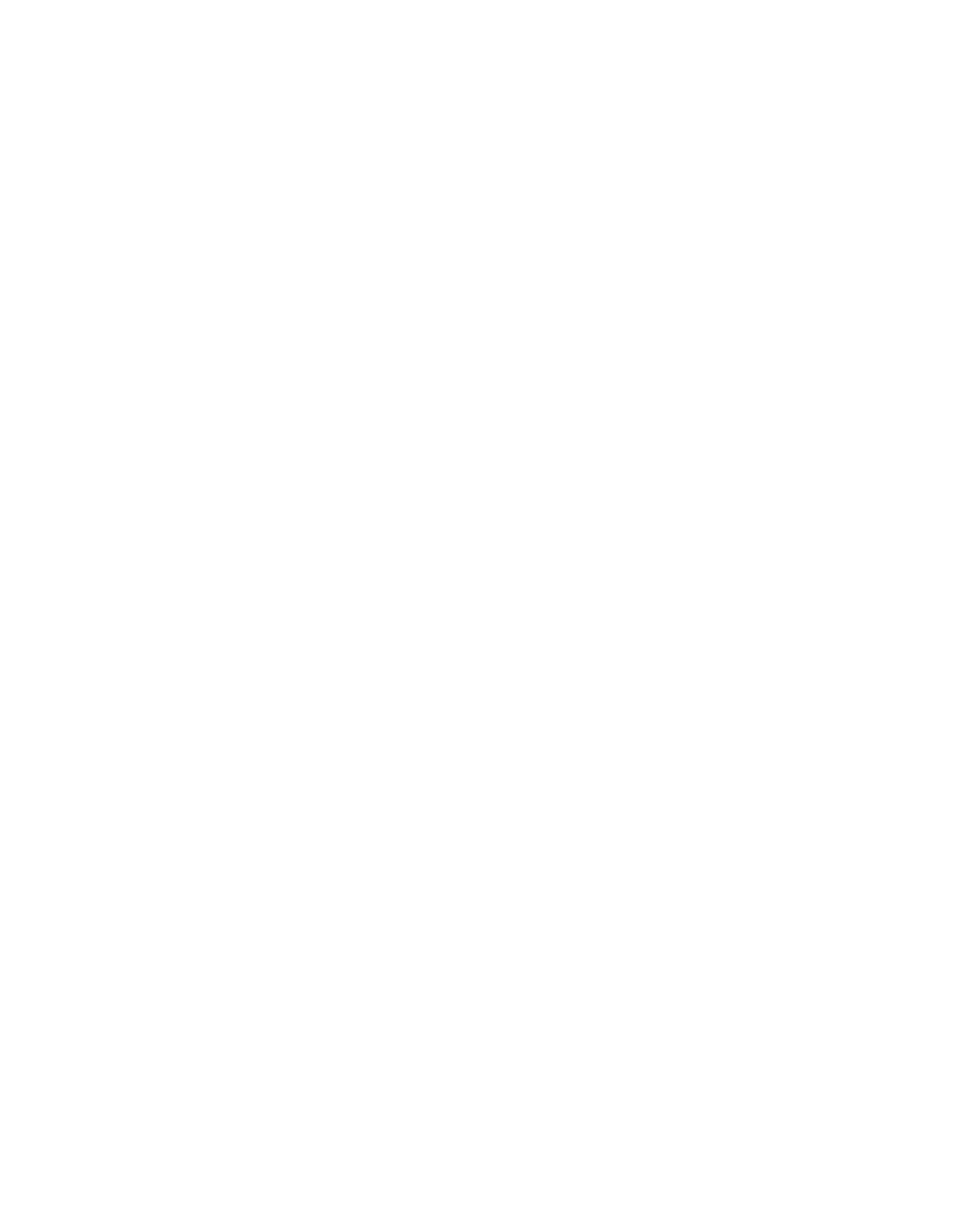# **ORIGINAL POLICY FROM BORDEN LADNER GERVAIS LLP**

## **PROGRESSIVE DISCIPLINE POLICY**

### **OBJECTIVE**

To establish a framework to build, support and maintain a positive school climate that focuses on progressive discipline and promotes positive student behaviour.

### **DEFINITIONS**

*Progressive discipline* is a whole-school approach that utilizes a continuum of interventions, supports and consequences to address inappropriate student behaviour and to build upon strategies that promote positive behaviours. When inappropriate behaviour occurs, disciplinary measures should be applied within a framework that shifts the focus from one that is solely punitive to a focus that is both corrective and supportive.

Progressive discipline is a process designed to create the expectation that the degree of discipline will be in proportion to the severity of the behaviour leading to the discipline and that the previous disciplinary history of the student and all other relevant factors will be taken into account.

Progressive discipline must take into account the needs of individual students by showing sensitivity to diversity, to cultural needs and to special education needs.

## **POLICY**

## **Policy Statement**

[**Name of School**] (the "School") recognizes the following principles:

- a) The goal of the policy is to support a safe, inclusive, and accepting learning and teaching environment in which every student can reach their full potential.
- b) All inappropriate student behaviour, including bullying, must be addressed.
- c) Responses to behaviours that are contrary to the board's code of conduct must be developmentally appropriate.
- d) Progressive discipline is an approach that makes use of a continuum of prevention programs, interventions, supports, and consequences, building upon strategies that build skills for healthy relationships and promote positive behaviours.
- e) The range of interventions, supports, and consequences used by the board and all schools must be clear and developmentally appropriate, and must include learning opportunities for students in order to reinforce positive behaviours and help students make good choices.
- f) The School, and school administrators, must consider all mitigating and other factors.

### **Prevention and Awareness Raising**

In order to promote a positive school climate, the School provides opportunities for all members of the school community to increase their knowledge and understanding of such issues as bullying, violence, inappropriate sexual behaviour, bias, stereotyping, discrimination, prejudice, and hate, critical media literacy, and safe Internet use.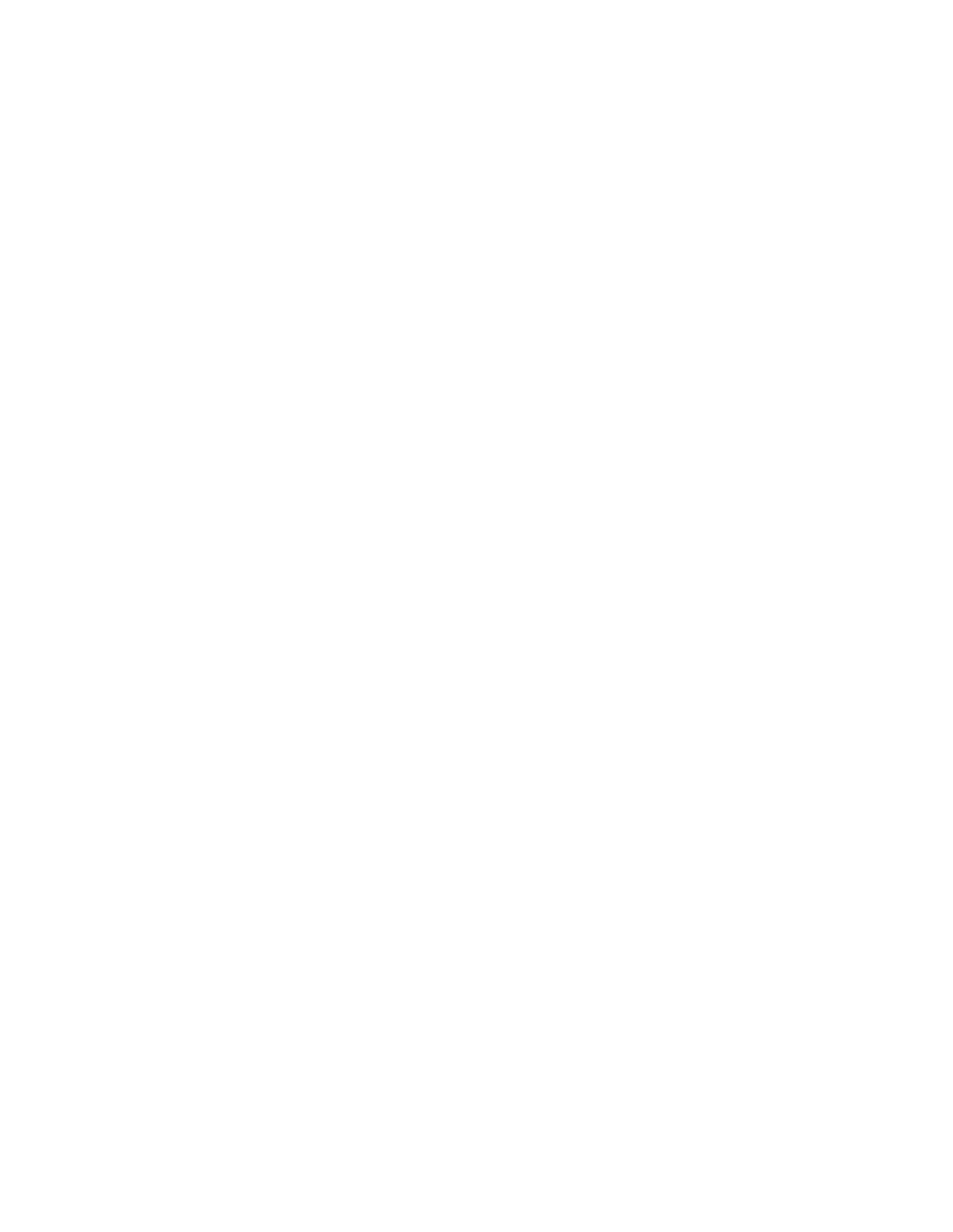### **Progressive Discipline Framework**

A progressive discipline approach promotes positive student behaviour through strategies that include using prevention programs and early and ongoing interventions and supports, reporting incidents for which the Principal will consider student discipline and responding to incidents of inappropriate and disrespectful behaviour when they occur.

In some circumstances, short-term suspension may be a useful tool. In the case of a serious student incident, a suspension or expulsion, which is further along the continuum of progressive discipline, may be the response that is required.

The School will actively engage parents in the progressive discipline approach.

The School will focus on prevention and early intervention as the key to maintaining a positive school environment in which students can learn.

### *Early and Ongoing Intervention Strategies*

Early and ongoing interventions strategies will help prevent unsafe or inappropriate behaviours at school and in school-related activities. Intervention strategies should provide students with appropriate supports that address inappropriate behaviour and that would result in improved school climate. For example, early interventions may include, but are not limited to the following:

- consultation with parents;
- verbal reminders:
- review of expectations; and/or
- a written work assignment with a learning component that requires reflection.

Where inappropriate behaviour persists, ongoing interventions may be necessary to sustain and promote positive student behaviour and/or address underlying causes of inappropriate behaviour. For example, ongoing interventions may include, but are not limited to the following:

- meeting with parents;
- requiring the student to perform volunteer service to the school community;
- conflict mediation;
- peer mediation; and/or
- a referral to counselling.

In considering the most appropriate response to address inappropriate behaviour, the following should be taken into consideration:

- the particular student and circumstances (e.g. mitigating or other factors);
- the nature and severity of the behaviour;
- the impact on the school climate (i.e., the relationships within the school community).

### **Responding to Incidents**

The purpose of responding to incidents of inappropriate and disrespectful behaviour is to stop and correct such behaviour immediately so that students can learn that it is unacceptable.

School employees who work directly with students, including administrators, teachers and non-teaching staff, must respond to any student behaviour that is likely to have a negative impact on the school climate. Such behaviour includes all inappropriate and disrespectful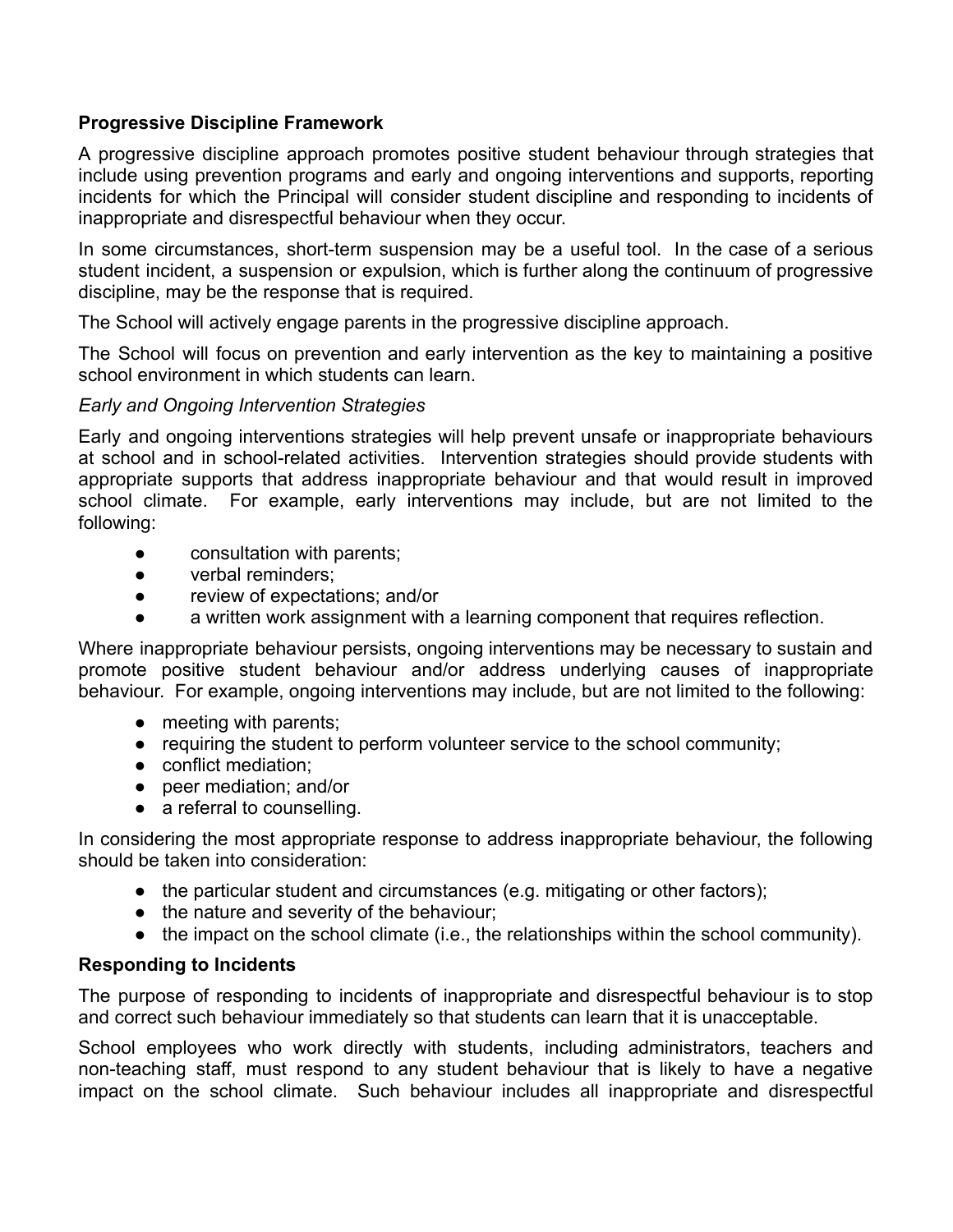behaviour at any time at school and at any school-related event if, in the employee's opinion, it is safe to respond to it. Such behaviour may involve swearing, homophobic or racial slurs, sexist comments or jokes, graffiti or vandalism.

Responding may include asking a student to stop the inappropriate behaviour; naming the type of behaviour and explaining why it is inappropriate and/or disrespectful; and asking the student to correct the behaviour (e.g., to apologize for a hurtful comment and/or to rephrase a comment and to promise not to do it again). By responding in this way, employees immediately address inappropriate student behaviour that may have a negative impact on the school climate.

### **Reporting to the Principal**

The purpose of reporting incidents of inappropriate and disrespectful behaviour is to ensure that the Principal is aware of any activities taking place in the school for which student discipline must be taken.

A School employee who becomes aware that a student may have engaged in an activity for which student discipline must be considered, will report the matter to the Principal as soon as reasonably possible. The employee must consider the safety of others and the urgency of the situation in reporting the incident, but, in any case, must report it to the Principal no later than the end of the school day.

In cases where an immediate action is required, a verbal report to the principal may be made. A written report may be made at an appropriate time.

### **Building Partnerships**

Relationships that engage the whole school community and its parents promote a positive school environment and support the progressive discipline continuum. Protocols between the School and community agencies are effective ways to establish linkages, and to formalize the relationship between them. These protocols facilitate the delivery of prevention and response programs, the use of referral processes, and the provision of services and support for students and their parents and families.

To facilitate the building of partnerships, the School will maintain an up-to-date contact list of community agencies or organizations that have professional expertise to support the School students, their parents and families.

### **Training Strategy for Administrators, Teachers and Other School Staff**

The School will put in place a training strategy for all administrators, teachers, and non-teaching staff regarding the School's Progressive Discipline Policy.

The School will ensure that others are aware of the School's Progressive Discipline Policy – for example, school secretaries, custodians and parents.

The training will address the fact that building a supportive learning environment through appropriate interactions between all members of the school community is the responsibility of all staff.

The School will support ongoing training for teachers, administrators and non-teaching staff, through such opportunities as new-teacher induction programs and e-learning to create and sustain a safe teaching and learning environment.